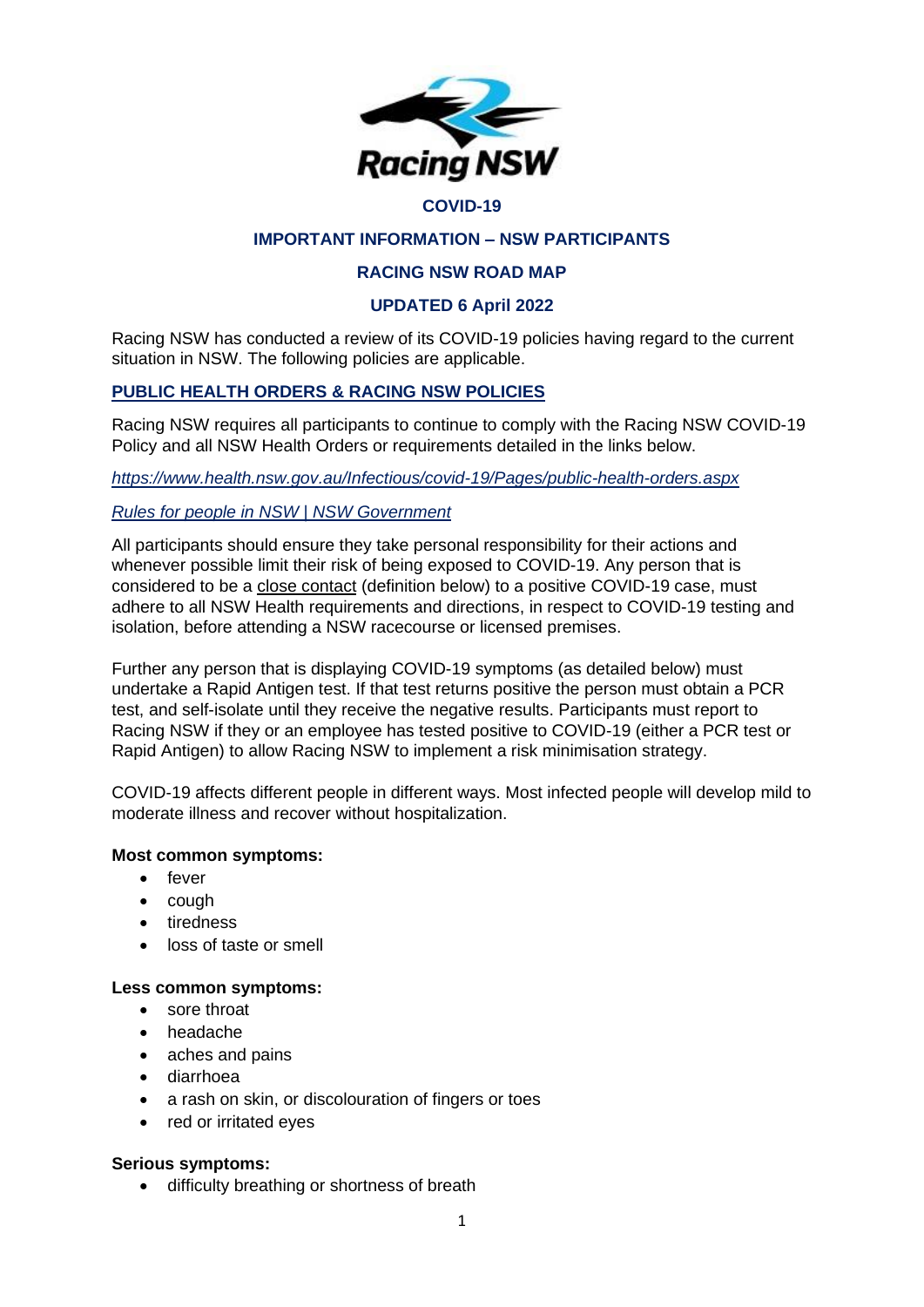- loss of speech or mobility, or confusion
- chest pain

# **REQUIREMENTS FOR POSTIVE CASES**

**Positive Case (PCR) -** Any person who tests positive to COVID-19 on a PCR test must follow Health Orders and self-isolate for a minimum of 7 days (see below). All positive PCR cases must be reported to Racing NSW Stewards and any person who undertakes a PCR test must self-isolate until they get a negative result.

Should the positive person

- be displaying no symptoms which includes fever, respiratory issues, cough, runny/blocked nose & headache;
- test negative on a Rapid Antigen test on day 6 after they took the positive test and provide the rapid test result to Racing NSW Stewards,

they may leave isolation and attend a racecourse or licensed premises after 7 days. This means the positive person may attend a racecourse or licensed premises on day 7 after testing positive, subject to meeting the conditions above.

**Positive Case (Rapid Antigen) – (Effective 6 April 2022)** Any person who tests positive to COVID-19 on a Rapid Antigen test now does not need to obtain a COVID-19 PCR test. The results of the Rapid Antigen test will be considered a positive case to COVID-19 and any person who test positive must self-isolate for a minimum of 7 days (see below). All positive Rapid Antigen tests must be reported to Racing NSW Stewards.

Should the positive person

- be displaying no symptoms which includes fever, respiratory issues, cough, runny/blocked nose & headache;
- test negative on a Rapid Antigen test on day 6 after they took the positive test and provide the rapid test result to Racing NSW Stewards,

they may leave isolation and attend a racecourse or licensed premises after 7 days. This means the positive person may attend a racecourse or licensed premises on day 7 after testing positive, subject to meeting the conditions above.

# **CLOSE CONTACT (Effective 6 April 2022)**

**Close Contact with Positive Case (PCR or Rapid Antigen) –** A close contact is now defined as a person who is a household member with a person who has tested positive to Covid-19 (either PCR or Rapid test) or has been with a person for 4 hours or more in a household like setting (accommodation, care facility or similar), who has tested positive to Covid-19 (either PCR or Rapid test). If you are a Close Contact, you must undertake a Rapid Antigen test if you have no symptoms or a PCR test if you have symptoms. If either test returns positive the above policy in relation to a Positive Case (PCR) or Positive Case (Rapid Antigen) applies. A Close Contact must self-isolate for a minimum of 7 days (see below) and report their Close Contact to Racing NSW Stewards.

If negative on the PCR and/or Rapid Antigen test, and the Close Contact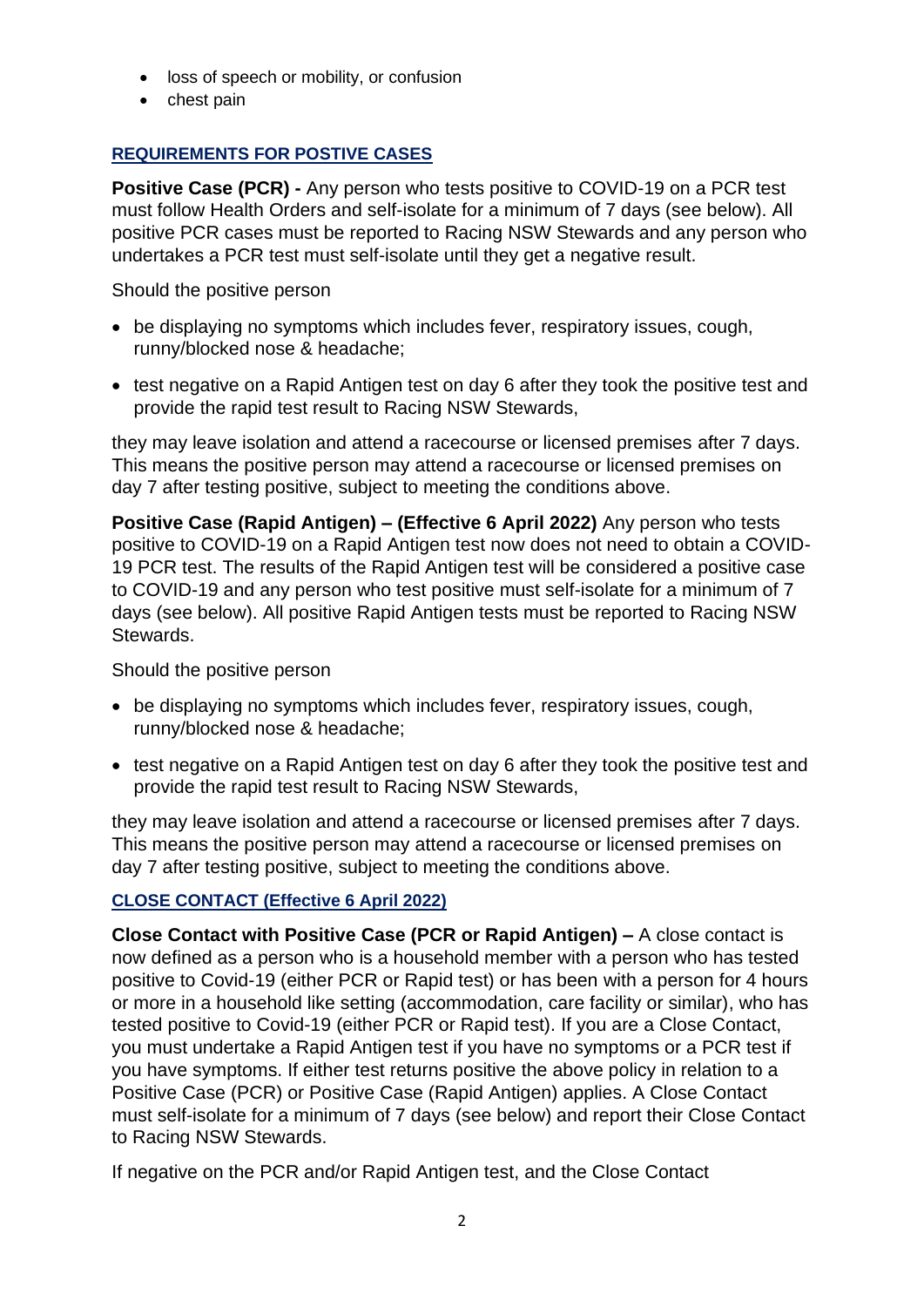- leaves the residence where the positive person is residing or has only had one period of extended contact;
- is displaying no symptoms which includes fever, respiratory issues, cough, runny/blocked nose & headache;
- tests negative on a Rapid Antigen test on day 6 after they left the residence or from the last time of contact with the positive person,

the Close Contact may leave isolation and attend a racecourse or licensed premises after 7 days. This means the close contact may attend a racecourse or licensed premises on day 7 after testing positive, subject to meeting the conditions above.

# **CALCULATING 7-DAY SELF-ISOLATION PERIOD**

Positive COVID-19 cases or Close Contacts are required to self-isolate for a minimum of 7 days, subject to the conditions above. Should the positive COVID-19 person or Close Contact meet the conditions above, they can return to a racecourse or licensed premises 7 days after testing postive.

Example – John tests positive to COVID-19 on a PCR test or Rapid Antigen test taken at 10am on 10 January 2022.

- His period of self-isolation is from 10am 10 January 2022 to 10am 17 January 2022.
- He must provide a negative Rapid Antigen test on 16 January 2022 by sending a photograph of the test cartridge to Racing NSW Stewards [steward@racingnsw.com.au](mailto:steward@racingnsw.com.au)
- After 10am on 17 January 2022 he may return to a racecourse or licensed premises.

# **CASUAL CONTACT (Effective 6 April 2022)**

**Casual Contact with Positive Case (PCR or Rapid Antigen) –** A casual Contact is defined as a person who has been in contact with a person who has tested positive to COVID-19 (either PCR or Rapid test) for less than 4 hours. Any person who is a Casual Contact should follow NSW Health orders and monitor for symptoms. A Rapid Antigen test must be taken on two consecutive days before attending a racecourse or licensed premises.

**Monitor For Symptoms (QR Code advice) –** Any person who receives notification from a QR code check in, that they were in attendance where a positive case was present, should follow health advice and monitor for symptoms. It is recommended that a Rapid Antigen test is undertaken prior to attending a racecourse or licensed premises.

**Face Masks (Effective 24 December 2021) –** face masks are required to be worn when

- in indoor areas other than a place of residence
- in indoor areas of common property of apartment buildings
- at a public transport waiting area
- while on public transport (including in taxis and rideshare services)
- if you are working at a hospitality venue and dealing directly with members of the public
- on an aircraft when the aircraft is flying above NSW and in the airport.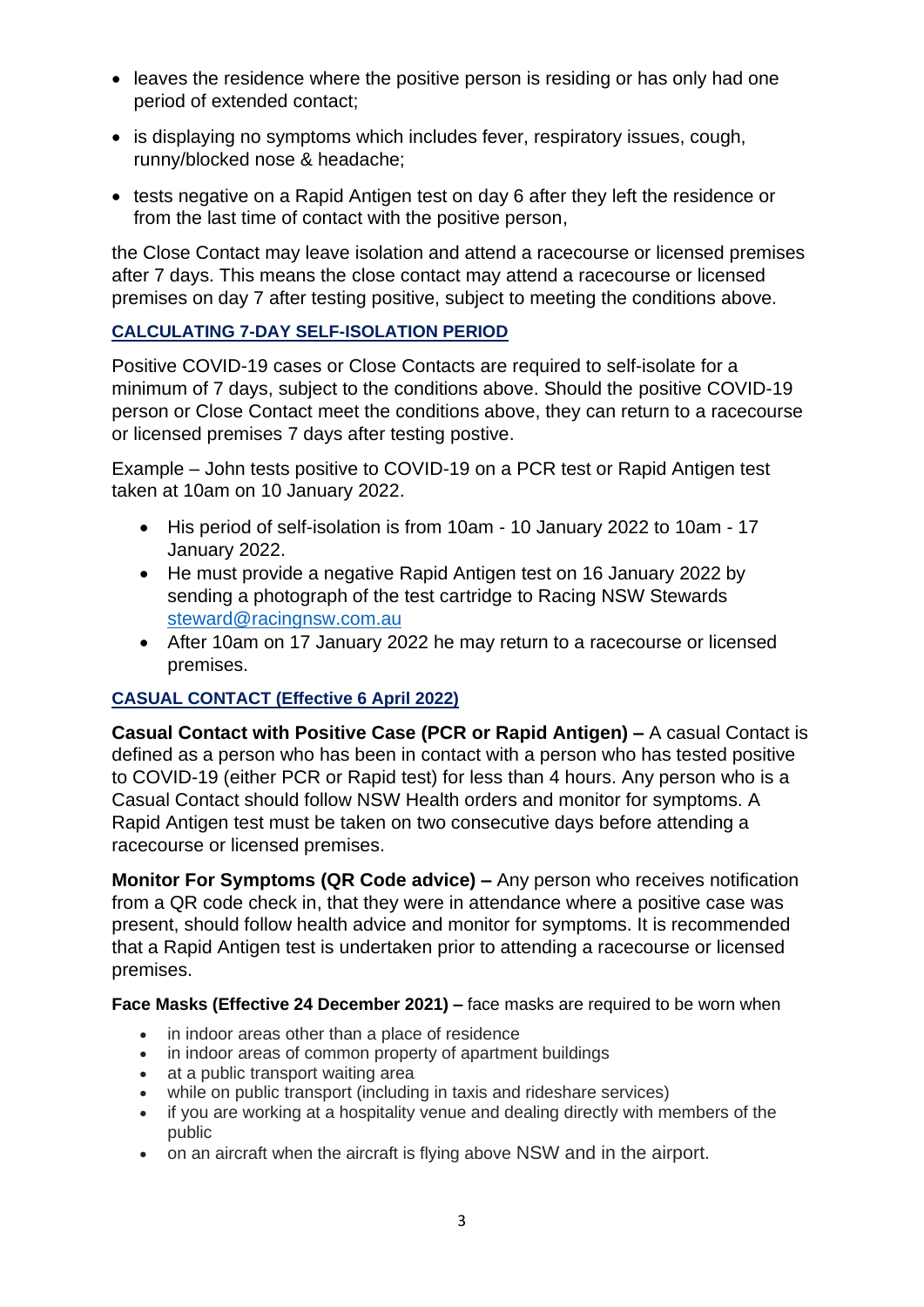In respect to racecourses and licensed premises face masks are required to be worn and properly fitted at all times when indoors. Stables are not considered to be indoors, however trainers may voluntarily elect to require their staff to wear face masks if they consider the stables to be high risk. When indoors, participants should wear N95 masks or at a minimum surgical masks. Cloth masks are not effective in preventing the spread of COVID-19. Racing NSW may, in high-risk settings, direct that participants wear masks when outdoors or at stables to minimize the risk of Covid-19 spreading.

**QR Codes Check In (Effective 27 December 2021) –** QR Code check in is required to be used in food and drink premises but not for racecourses. Accordingly race clubs must have QR check in for all indoor food and drink areas, but QR check in is not required to gain entry to a racecourse.

**Density Limits (Effective 27 December 2021) –** For all indoor hospitality areas (including food and drink areas) a density limit of 1 person per 2 square metres apply.

## **JOCKEYS**

- Jockey zones were removed on 4 November 2021 allowing jockeys to ride at any race meeting within NSW.
- Racecourse Jockey/Official zones are removed effective 16 February 2022. Owners/trainer are permitted to enter the mounting enclosure (subject to race club restrictions).
- Jockeys should ensure they take personal responsibility for their actions and whenever possible limit their risk of being exposed to COVID-19.
- All jockeys and apprentices may ride trackwork and barrier trials. Jockeys should refrain from entering indoor spaces and stables on a racecourse when undertaking trackwork (such as trainers huts).
- Apprentice jockeys may undertake stable duties.
- There are no density limits for jockeys' rooms.
- Jockeys to undertake temperature and symptoms checking before entering the jockeys room.

## **JOCKEYS – RAPID COVID-19 TESTING (Updated 29 December 2021)**

- Jockeys riding at metropolitan and provincial race meetings will be required to undertake a rapid test at home on race morning before attending the race meeting, with the results to be sent to [steward@racingnsw.com.au](mailto:steward@racingnsw.com.au) after the test result has been returned. For those based in the metropolitan and provincial areas, Racing NSW will provide sufficient testing kits and instructions to complete this testing. Jockeys who reside outside these areas, but are riding at a metropolitan or provincial meeting, will be required to report to a rapid testing station (usually in the weighing room) before entering the jockeys' room.
- Greater Sydney Area and Newcastle, Jockeys who live in these areas (or surrounding areas as designated by Racing NSW) will be required to undertake a rapid test at home on race morning before attending any race meeting, with the results to be sent to [steward@racingnsw.com.au](mailto:steward@racingnsw.com.au) after the test result has been returned. Racing NSW will provide sufficient testing kits and instructions to complete this testing.

## **RACE MEETINGS AND RACE CLUBS**

**Horse Arrival Times (Effective 25 February 2022) –** Trainers are advised that horses are now required to be on course in accordance with NSWLR46

- Metropolitan 2 hours prior to starting time of race
- Provincial & Country 90 minutes prior to starting time of race.